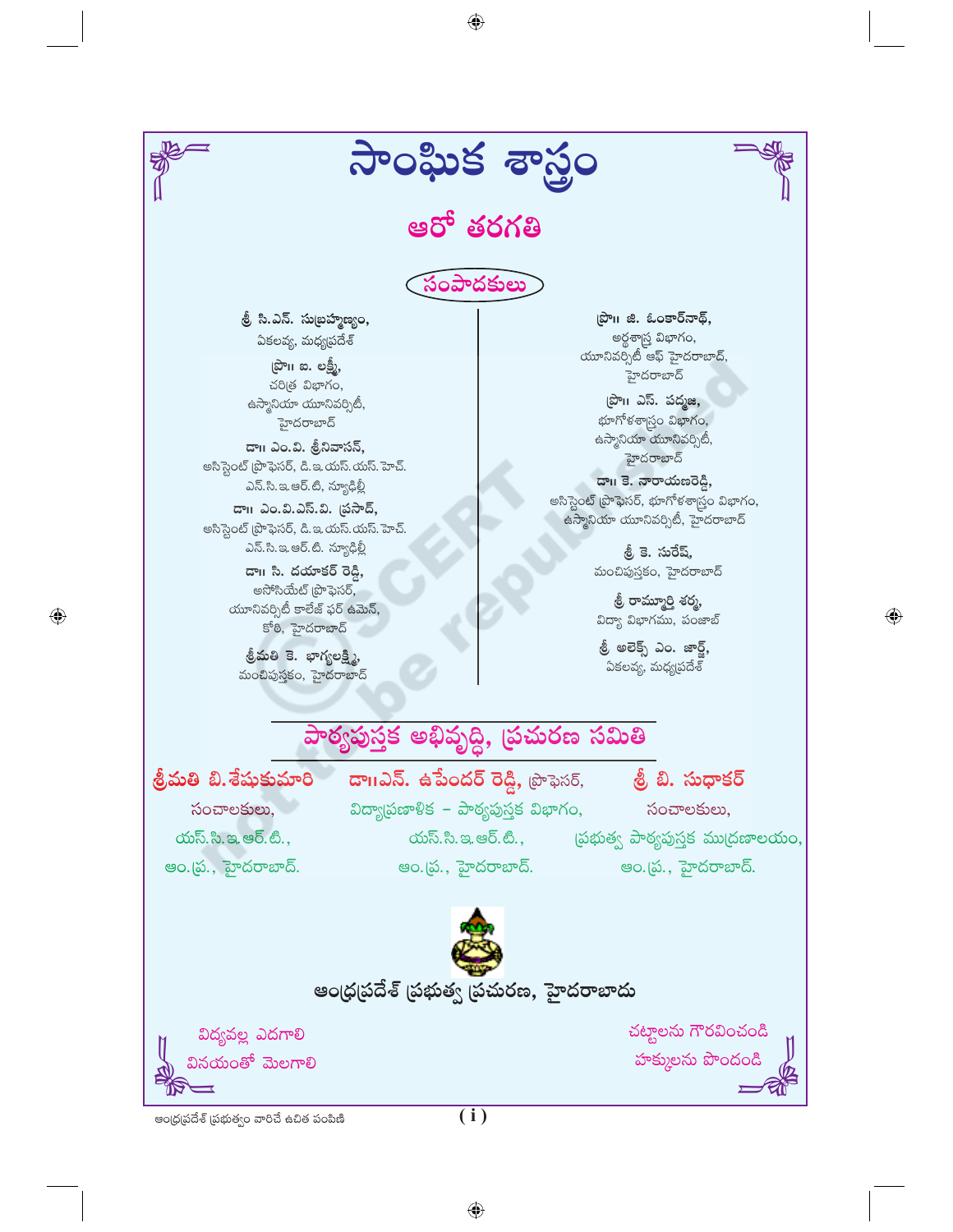**© Government of Andhra Pradesh, Hyderabad.**

 $\bigoplus$ 

*New Edition First Published 2012*

#### All rights reserved.

No part of this publication may be reproduced, stored in a retrieval system, or transmitted, in any form or by any means without the prior permission in writing of the publisher, nor be otherwise circulated in any form of binding or cover other than that in which it is published and without a similar condition including this condition being imposed on the subsequent purchaser.

The copy right holder of this book is the Director of School Education, Hyderabad, Andhra Pradesh.

 $\bigoplus$ 

 $\bigoplus$ 

This Book has been printed on 80 G.S.M. SS Maplitho Title Page 200 G.S.M. White Art Card

ఆంధ్రప్రదేశ్ ప్రభుత్వంవారిచేత ఉచిత పంపిణీ

*Printed in India* at the Andhra Pradesh Govt. Text Book Press, Mint Compound, Hyderabad, Andhra Pradesh.

–– o ––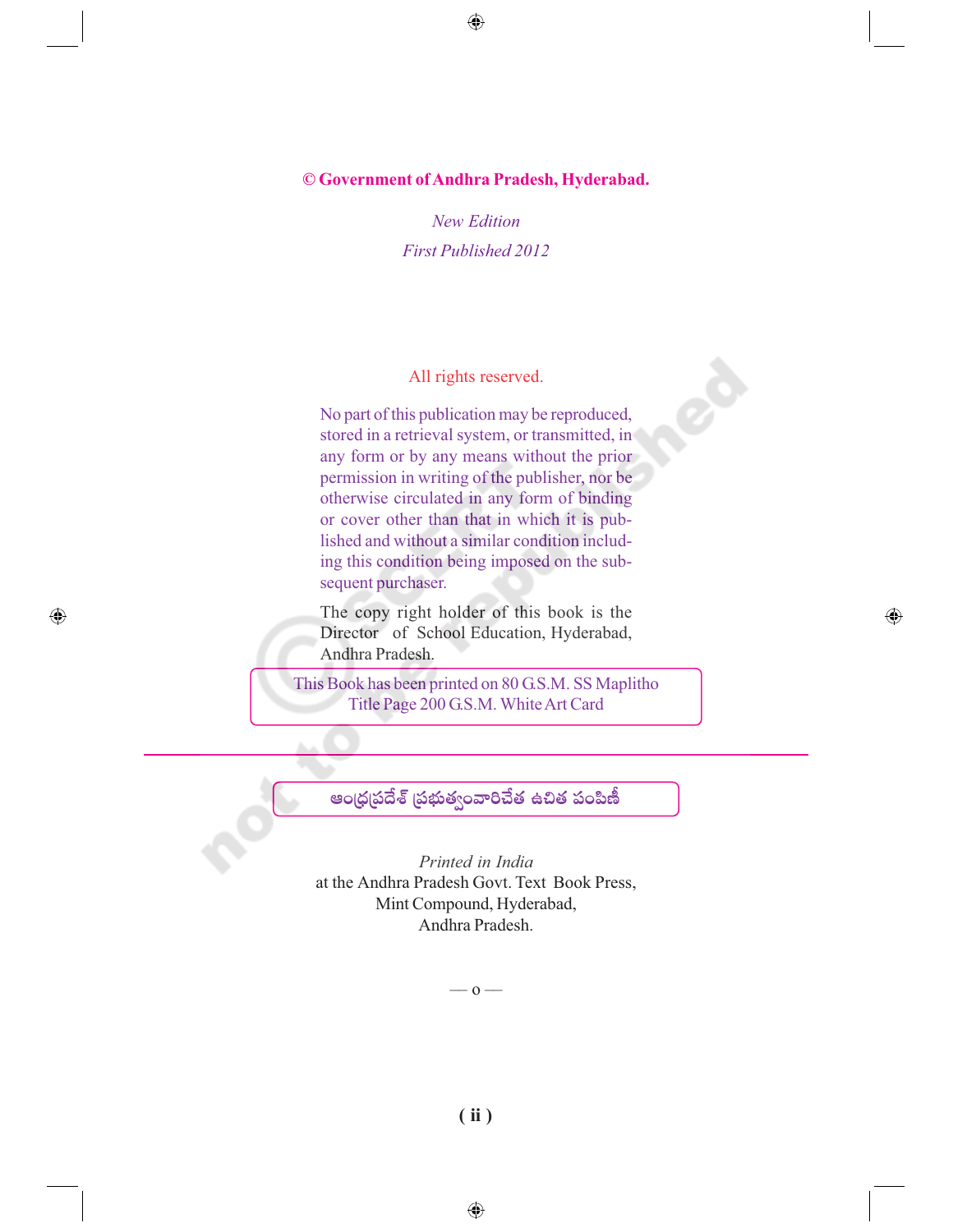#### రచయితలు

 $\bigoplus$ 

<mark>దా౹౹ కె. లక్ష్మారెడ్డి,</mark> సీనియర్ లెక్చరర్, డైట్, కరీంనగర్

- <mark>ల్రీ మడితాటి నరసింహారెడ్డి,</mark> జి.హెచ్.ఎం., జి.ప.ఉ. పాఠశాల, పెద్దజంగంపల్లి, వైఎస్ఆర్ కడప
- <mark>త్రీ కె. లక్ష్మీనారాయణ,</mark> లెక్చరర్, డైట్, కృష్ణా

<mark> శ్రీ కె. సుబ్రహ్మణ్యం,</mark> లెక్చరర్, డైట్, కర్నూలు

త్రీమతి టి.ఎస్. మల్లీశ్వరి, లెక్చరర్, ఎస్.ఐ.ఇ.టి. ఎ.పి, హైదరాబాద్,

<mark>త్రీ కొరివి త్రీనివాసరావు,</mark> స్కూల్ అసిస్టెంట్, మం.ప.(పాథమికోన్నత పాఠశాల, పి.ఆర్. పల్లి, శ్రీకాకుళం

<mark>త్రీ యు. ఆనంద్కుమార్,</mark> స్కూల్ అసిస్టెంట్, జి.ప.ఉ. పాఠశాల, పాతపాల్వంచ, ఖమ్మం

<mark>ల్రీ బి. త్రీనివాసులు,</mark> స్కూల్ అసిస్టెంట్, జి.ప.ఉ. పాఠశాల, సావెల్, నిజామాబాద్

<mark> శ్రీ ఎస్. రహంతుల్లా</mark>, స్కూల్ అసిస్టెంట్, జి.ప.ఉ. పాఠశాల, బాకరాపేట్, వైఎస్ఆర్ కడప

<mark>ల్రీ సి.హెచ్. రాధాకృష్ణ</mark>, స్కూల్ అసిస్టెంట్, జి.ప.ఉ. పాఠశాల, వెంకటాపురం, శ్రీకాకుళం

<mark>శ్రీమతి బి. సరళ,</mark> స్కూల్ అసిస్టెంట్, జి.ప.ఉ. పాఠశాల, ఇందుకూరుపేట్, పి.ఎస్.ఆర్. నెల్లూరు

 $\bigoplus$ 

<mark>త్రీ బి. శంకరరావు,</mark> స్కూల్ అసిస్టెంట్, జి.ప.ఉ. పాఠశాల, దేవుపల్లి, విజయనగరం

<mark>త్రీ మోహన్ రెడ్డి</mark>, స్కూల్ అసిస్టెంట్, జి.ప.ఉ.పాఠశాల, యన్మన్గండ్ల, మహబూబ్నగర్.

#### **)మన్వయం**

ஜுப జె. రాఘవులు, ఎస్.సి.ఇ.ఆర్.టి, సి&టి విభాగం, ఆంధ్రప్రదేశ్

<mark>శ్రీ మల్లాల పాపయ్య</mark>, లెక్చరర్, ఎన్.సి.ఇ.ఆర్.టి., ఆంధ్రప్రదేశ్

<mark>శ్రీ సువర్ణ వినాయక్,</mark> ఎస్.సి.ఇ.ఆర్.టి, సి&టీ విభాగం, ఆంధ్రప్రదేశ్

<mark>శ్రీ మడితాటి నరసింహారె</mark>డ్డి, జి.హెచ్.ఎం., జి.ప.ఉ. పాఠశాల, పెద్దజంగంపల్లి, వై.ఎస్.ఆర్ కడప

<mark>త్రీ కొరివి త్రీనివాసరావు,</mark> స్కూల్ అసిస్టెంట్, మం.ప.[పాథమికోన్నత పాఠశాల, పి.ఆర్. పల్లి, శ్రీకాకుళం

## చిత్రకారులు

<mark>త్రీ కూరెళ్ళ త్రీనివాస్</mark>, స్కూల్ అసిస్టెంట్, జి.ప.ఉ. పాఠశాల, పోచంపల్లి, నల్గొంద

8 బి. కిషోర్**కుమార్**, మం.ప.(పాథమికోన్నతపాఠశాల, ఆల్వాల, నల్గొండ

ఆంధ్రప్రదేశ్ (పభుత్వం వారిచే ఉచిత పంపిణి

 $\bigoplus$ 

 $(iii)$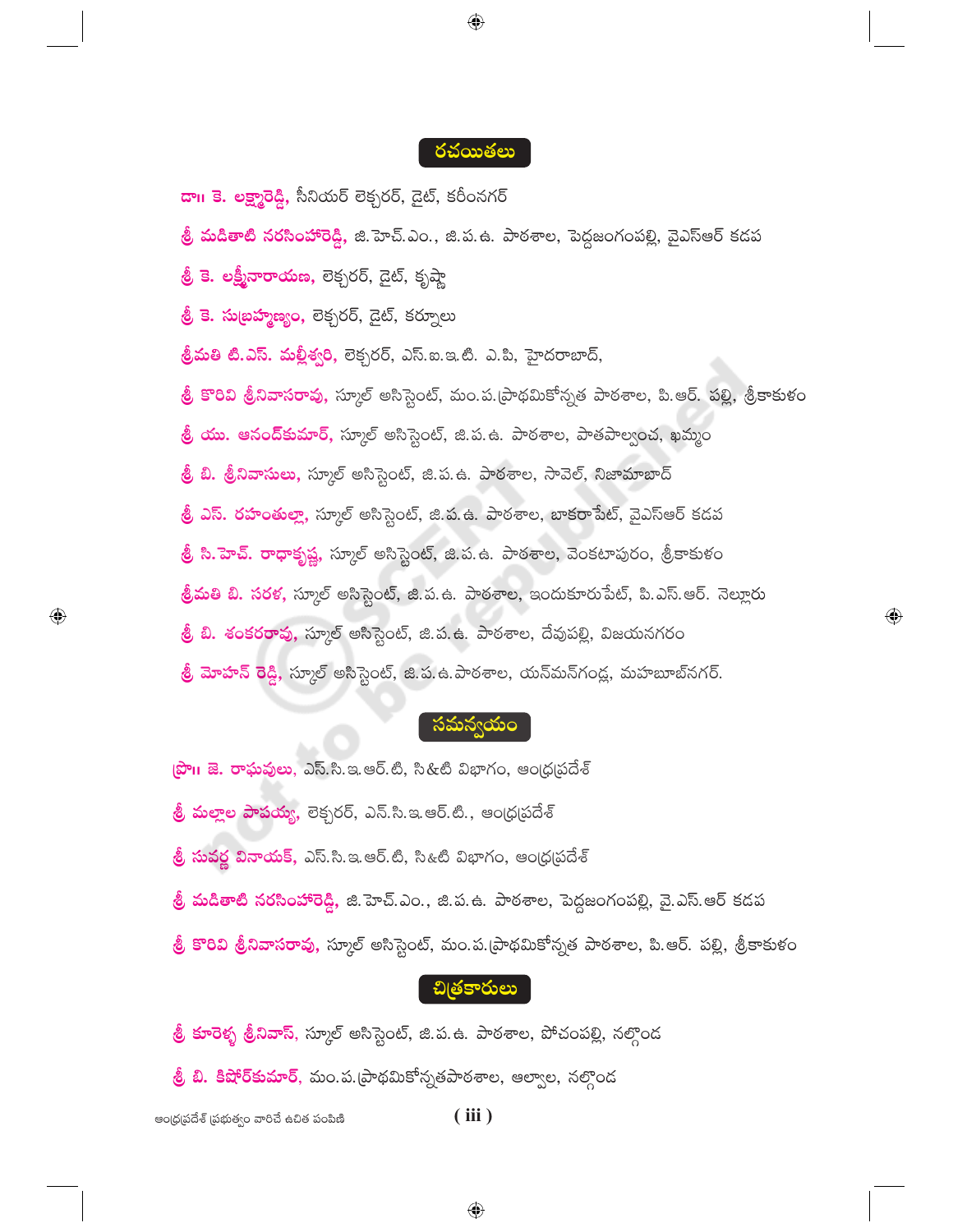### విద్యార్థులకు ఉత్తరం

 $\bigoplus$ 

రోజంతా పొలంలో, ఇంట్లో పని చేసి అలసిపోయిన అమ్మ చెంతనే కూర్చొన్న నాకు ఆడవారి జీవితంలో ఇంత కష్టమెందుకు అనే ఆలోచన కదలాడింది. నేను ఇంటి నుండి బయలు దేరిన వేళ వివిధ రకాల బాషలు మాట్లాడేవారు, ఆచారాలను పాటించేవారు తారసపడుతుంటే ఎవరు వీరు? ఎందుకు ఇన్ని రకాల 'ప్రజలు, అనే భావన నన్ను అలుముకుంటుంది.

కష్టపడి సేద్యం చేసే రైతులు నిరాశ, నిస్మృహలకు లోనవుతున్నారన్న వార్తలను వార్తా పఱ్రికలో చూసి కలవర పడుతుంటాను. పట్టణంలోని వీధులలో నేను వస్తున్నప్పుడు విశాలమైన రోడ్లను, సమున్నతమైన కట్టడాలను, గుడి, చర్చి, మసీదులను చూసినప్పుడు ఎవరు కట్టించారబ్బా! ఎంత వెచ్చించారబ్బా! అని ఆశ్చర్యానికి లోనౌతుంటాను. అందమైన హర్మ్యాలతో కూడిన ఈ పట్టణాలలో నివసించదానికి స్థలం లేక వేలకొద్ది మనుషులు దుర్భర పరిస్థితులలో నివసిస్తున్న తీరు నన్ను విస్మయ పరుస్తుంటుంది.

మంచి వాళ్లకు ఓటేసి ఎన్నుకోవాలని పెద్దవాళ్లు మాట్లాదుతుంటే విని, మనలను ఎవరు పరిపాలిస్తున్నారు? ఎలా పరిపాలిస్తున్నారనే ఆసక్తి కలిగింది.

గతంలో రాజులు, రాజ్యాలను పరిపాలించే వారని, దేవుళ్లు, యోగులు మన మధ్య తిరిగారని అమ్మమ్మలు, నాయనమ్మలు, తాతయ్యలు చెప్పగా విని నిజంగా అలా జరగడానికి అవకాశం ఉందా అనే భావన నాలో కలుగుతుంది. ఈ విధంగా నాలో రోజూ ఎన్నో (పశ్నలు, సందేహాలు ఉదయిస్తుంటాయి.

ఈ (పశ్నలకు, సమాధానం ఎక్కడ దొరుకుతుందని ఆలోచిస్తుంటాను. బహుశ ఏ ఒక్కరో నా (పశ్నలన్నింటికి నమాధానం ఇవ్వలేరేమో, లేక నా (పశ్నల్లో కొన్నింటికి జవాబులు కొందరు చెప్పలేరని అనిపిస్తుంది. వీటికి నమాధానాలన్ని నేనే అన్వేషించుకోవాలి? అది ఎలా? నాకు సహాయపడేదెవరు?

#### ప్రియమైన స్నేహితులారా!

 $\bigoplus$ 

<mark>మీ మస్తిష్కంలో కదలాదుతు</mark>న్న ముఖ్యమైన పై (పశ్నలకు (పతి ఒక్కరు సమాధానాలన్నీ కనుగొనవలసిన అవసరం ఉంది. ఇవి సులభమైన (పశ్నలు కావు. ఈ (పశ్నలలో దేనికి కూడా నిర్దిష్టమైన సమాధానం లేదు. నిజానికి వివిధ వ్యక్తులు ఈ (పశ్నలకు వివిధ పరిష్కారాలను సూచిస్తారు. ఈ సమస్యలను క్షుణ్ణంగా, జా[గత్తగా చదివిన తరువాత మీరు కూడా స్వయంగా కొన్ని పరిష్కారాలను సూచించ గలుగుతారు. సమాజాన్ని అర్థం చేసుకోవదానికి కొన్ని ప్రశ్నలను వాటి పరిష్కారానికి కొన్ని పద్ధతులను మన ముందుంచాయి. పాఠశాలల్లో కంటే <mark>కళాశాలల్లో తక్కువ మంది ఆడపిల్లలు ఎందుకు చదువుతున్నారని (పశ్నిస్తే వివిధ రకాల (పజల నుండి వివిధ</mark> రకాల జవాబులు లభిస్తాయి. అలాగే ధనికులు నివసిస్తున్న కాలనీలు శు(భంగా ఊడ్చే విధంగా మురికి వాడలు ఎందుకు శు(భంగా ఊడ్చరని తర్కిస్తే ఎన్నో జవాబులు మీ ముందు ఉంటాయి. పై (పశ్నలన్నింటికి <mark>(పజలు వివిధ సమాధానాలు ఎందుకు ఇచ్చారు? ఈ సమస్యలను అర్థం చేసుకోవడానికి సాంఘిక శా</mark>గ్రం స్రయత్నిస్తుంది. ఒక సమస్యకు వచ్చే వివిధ జవాబులను క్రోడీకరించడమే సాంఘిక శాస్త్రపు పని కాదు. సమస్యకు పరిష్కారాన్ని కనుగొనడానికి సమర్థవంతమైన పద్దతిని రూపొందించి అధ్యయనం చేస్తుంది. సమస్య ఏ విధంగా మొదలైంది, ఎలా అభివృద్ధి చెందింది, ఎందుకు, ఎలాంటి మార్పులకు లోనైంది, (పపంచ వ్యాప్తంగా <mark>సమస్య స్వభావం ఒకే విధంగా ఉందా? మారుతూ ఉందా? వంటి విభిన్న కోణాలలో సమస్యను చూసే</mark> ర్రుయత్నం చేస్తుంది. మన తొలి ప్రశ్ననే తీసుకుంటే కళాశాలల్లో గతంలో కూడా తక్కువ మంది ఆడపిల్లలే <u>చదువుకునే వారా? (ప</u>పంచ వ్యాప్తంగా ఇదే బాణీ ఉండేదా? ఎందుకు? ఆడపిల్లలు కళాశాలకు వెళ్లకుండా నిరోధించిన అంశాలు ఏమిటి? కళాశాలల్లో ఎందుకు వీళ్ళు లేకుండా పోతున్నారు? కళాశాలలకు ఆడపిల్లలను పంపని, పంపించే తల్లిదం(డులు ఏమంటున్నారు? ఆ పిల్లల సమాధానం ఏమిటి? అధ్యాపకులు ఏమంటున్నారు? సాంఘిక శాస్త్రవేత్తలు సమస్యకు సమాధానం చెప్పే ముందు వీటన్నింటిని సమగ్రంగా పరిశీలిస్తారు. అలాగని ఏ సాంఘిక శాస్ర్రవేత్త ఇదే ఖచ్చితమైన పరిష్కారమని గాని, ఇదే తుది జవాబు అని గాని తెలియజేయలేదు. ఏ <mark>సమాధానా</mark>న్ని లేక పరిష్కారాన్ని ఆమోద యోగ్యమయినదిగా భావిస్తారో మీరే నిర్ణయించుకోవాలి.

 $\textcircled{\scriptsize\textsf{P}}$ 

 $(iv)$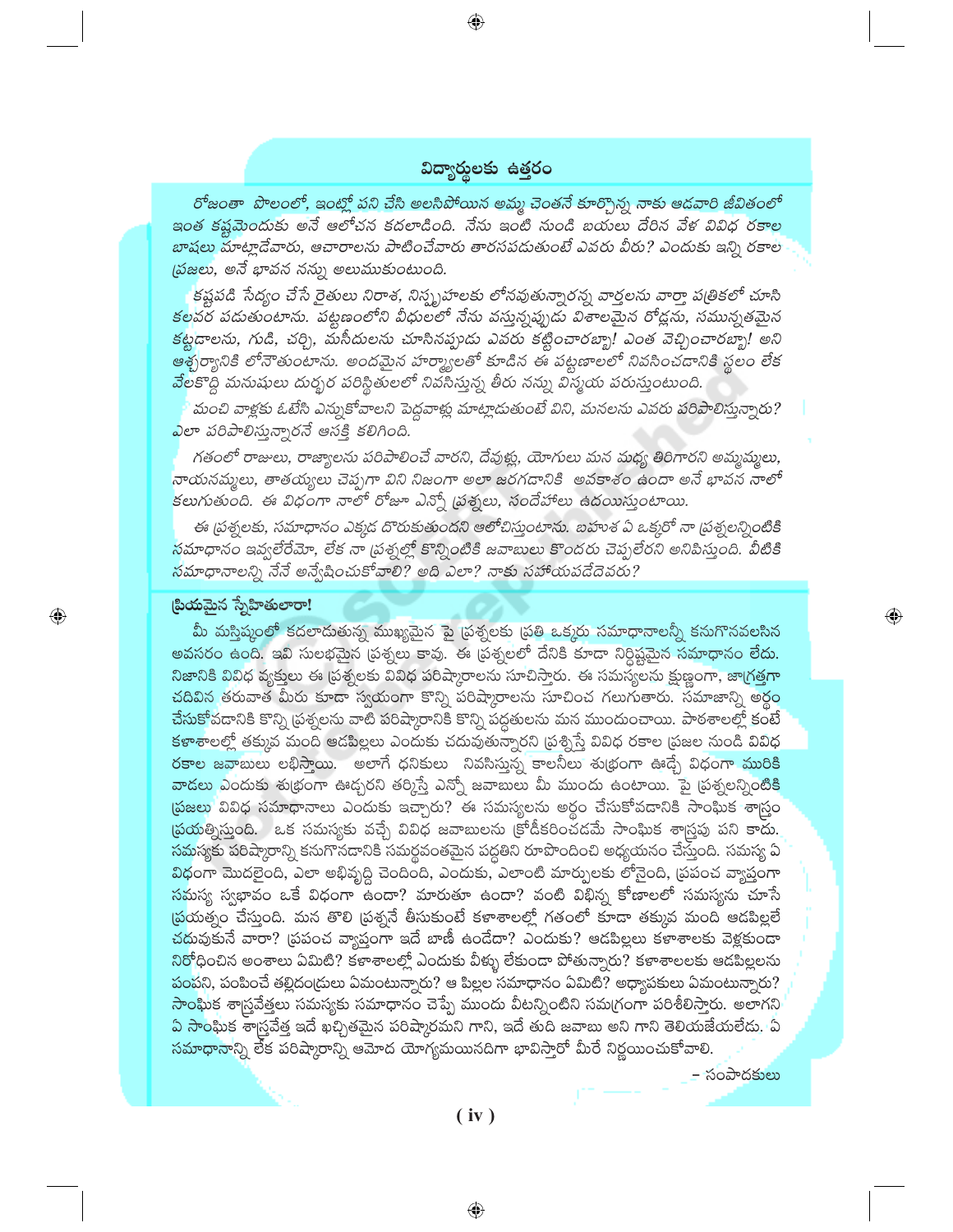## ఈ పుస్తకం గురించి......

 $\bigoplus$ 

మీ చుట్టూ ఉన్న సమాజాన్ని అధ్యయనం చేసే (పుక్రియలో భాగంగా, సాంఘిక శా|స్త విద్యా (పణాళికలో భాగంగా ఈ పుస్తకం రూపొందింది. ఇది ఆ విద్యా (పణాళికలో ఒక చిన్న భాగం మాత్రమే. సాంఘిక శా[స్త్ర విద్యా (పణాళిక మీకు తెలిసిన అంశాలను తరగతి గదిలో నలుగురితో పంచుకోవదానికి, విశ్లేషించుకోవదానికి దోహదపడుతుంది. సమాజంలోని వివిధ అంశాలను అలా ఎందుకు ఉన్నాయని [పశ్నించడానికి, సమస్యలు ఇలా ఎందుకున్నాయి అని ఆలోచించదానికి సాంఘికశాస్త్రం ఉపయోగపడుతుంది. మీరు మీ స్నేహితులు తరగతి గది నుండి బాహ్య ప్రపంచంలోని బజారు, పంచాయితీ, మున్సిపాలిటీ, పల్లె సీమలోని పొలాలు, దేవాలయాలు, మసీదులు, వస్తు (పదర్శనశాలలు (మ్యూజియం), ఇంకా ఎన్నో అంశాలను తెలుసుకోవటానికి పురి కొల్పుతుంది. రైతులు, దుకాణదారులు, ఉద్యోగులు, దైవ కార్య నిర్వాహకులు మొదలైన వారందరితో కలిసి చర్చించే అవకాశాన్ని ఈ పుస్తకం కల్పిస్తుంది.

⊕

ఈ పుస్తకం మీముందు ఎన్నో సమస్యలను ఉంచి వాటిని అధ్యయనం చేసి అర్థం చేసుకునే అవకాశాన్ని ఇస్తుంది. ఈ పుస్తకంలో అన్ని (పశ్నలకు జవాబులు ఉండవు. మీరు ఈ (పశ్నలకు సమాధానాలు కనుగొనాలి. నిజానికి ఇది సంపూర్ణమైన గ్రంథం కాదు. మీ స్నేహితుల, ఉపాధ్యాయుల అనుభవాలు, సందేహాలను విడమర్చి చర్చించి జోడించినప్పుడు పరిపూర్ణత్వం కలుగుతుంది. పుస్తకంలోని చాలా అంశాలతో మీరు విభేదించవచ్చు, సంకోచం లేకుండా కారణాలను తెలపవచ్చు, చివరగా స్వయంగా పరిష్మారాన్ని పొందవచ్చు. అలా పొందిన సమాధానాన్ని తరచి చూదాలనిపిస్తే ప్రశ్నలన్నింటిని జాగ్రత్తగా ఒక పట్టికగా తయారు చేసి స్నేహితుల, ఉపాధ్యాయుల, పెద్దవాళ్ళ సహాయాన్ని ఆర్థించి స్థిరమైన నిర్ణయాన్ని తీసుకొనండి.

సామాజిక జీవనంలో విభిన్న పార్శ్వాలను అధ్యయనం చేయదానికి ఈ పుస్తకం దోహదపడుతుంది. భూస్వరూపాలు, (పజల భిన్నత్వం, (పజల జీవనాధారాలు, (పజల సామూహిక అవసరాలను, వాటి నిర్వహణను, అసమానత్వంతో కూడిన సమాజంలో సమానత్వ సాధన ఎలాగో, వివిధ దేవుళ్లను, వివిధ మార్గాలలో పూజించే విధానం చివరగా ఒకరితో ఒకరి సంబంధ బాంధవ్యాలను, ఫలితంగా పంచుకునే సంస్కృతిని ఆకళింపు చేసుకోవటానికి, సమాచారం పంచుకోవడానికి ఈ పుస్తకం కల్పిస్తుంది.

పై అంశాలలో కొన్నింటిని అవగాహన చేసుకోవడానికి గాను మనం భూమి, కొండలు, పీఠభూములు, మైదానాలు, నదులు, సముద్రాలు మొదలైన వాటి గురించి అధ్యయనం చేయవలసి ఉంటుంది. కొన్ని వేల సంవత్సరాల క్రితం ఏమి జరిగిందో, తరచి చూస్తే గాని మరికొన్ని విషయాలను అవగాహన చేసుకోలేం. మొత్తం మీద విభిన్న రకాల స్రజల వద్దకు వెళ్లి వారితో సంభాషిస్తే కాని సామాజిక జీవనం అర్థం కాదు.

ఈ పుస్తకంలోని పాఠాలను త్వరితంగా పూర్తి చేయడం కంటే ఇచ్చిన (పశ్నలు, కృత్యాలను సమర్థవంతంగా నిర్వహించడం అవసరం. ఈ పాఠ్య పుస్తకాన్ని చదువుతున్నప్పుడు మీకు ఎన్నో (పశ్నలు, కృత్యాలు ఎదురవుతుంటాయి. ఈ ప్రశ్నలకు సమాధానాలకోసం ప్రయత్నించాలి. ఇచ్చిన కృత్యాలను, [పాజెక్టులను చేసిన తరువాతనే తదుపరి పాఠ్యాంశంలోకి వెళ్ళాలి.

చాలా పాఠాలలో (పాజెక్టు పనులు ఉన్నాయి. వాటిని నిర్వహించడానికి కొన్ని రోజులు పడుతుంది. ఇవి సాంఘిక శాస్త్రంలో విషయ సేకరణకు, విశ్లేషణకు, ప్రదర్శనకు కావలసిన నైపుణ్యాలను పెంపొందిస్తాయి. పాఠంలో ఉన్న దానిని బట్టీపట్టడం కాకుండా వాటిని గురించి ఆలోచించి స్వీయ అభిౖిపాయాన్ని ఏర్పరుచుకోవాలి.

> ಇಟು బి. శేమకుమారి సంచాలకులు. రా(ష్ట విద్య, పరిశోధన, శిక్షణ సంస్థ, ఆం. (ప. హైదరాబాద్

 $\bigoplus$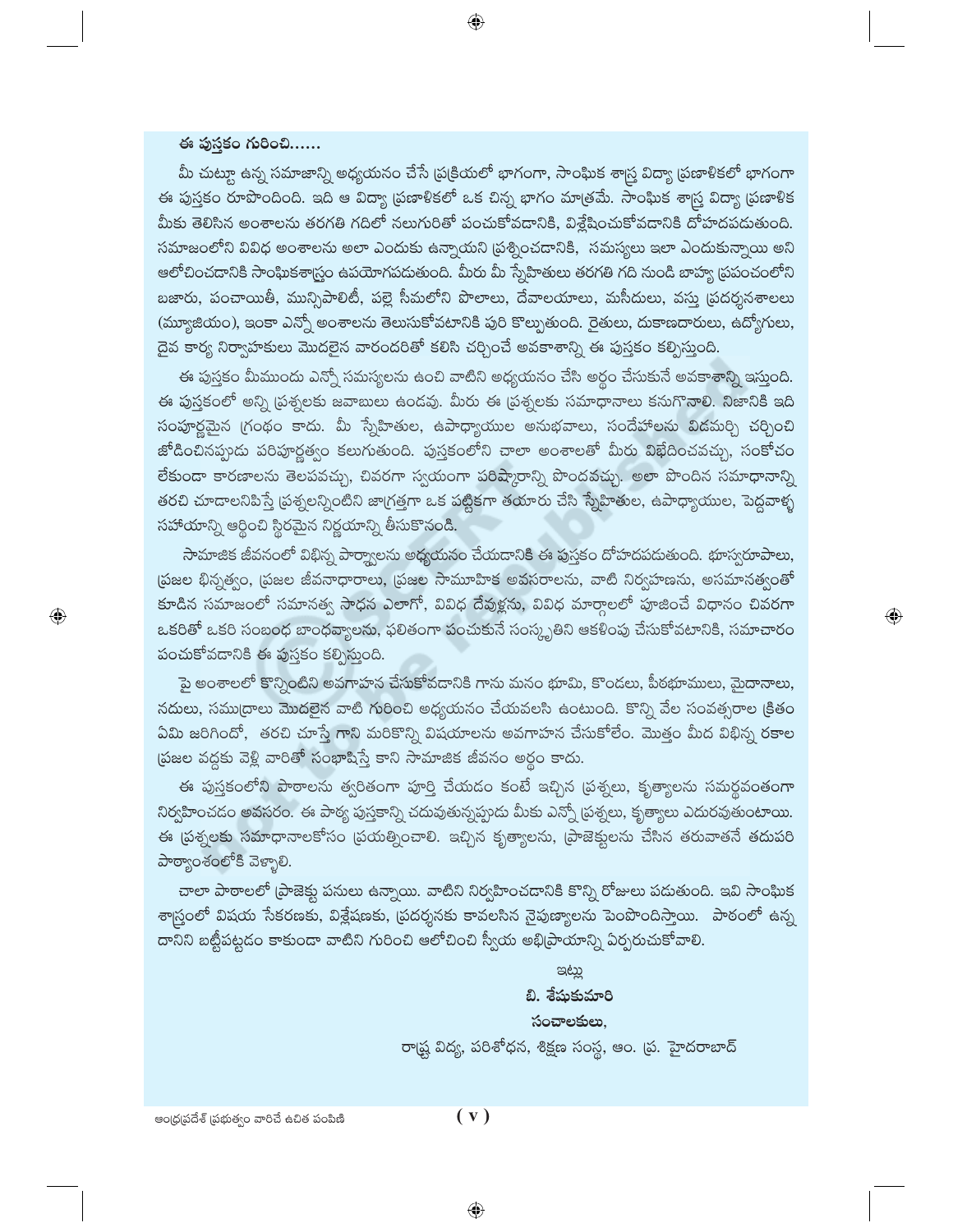# జాతీయ గీతం

 $\bigoplus$ 

– రవీం<sub>l</sub>దనాథ్ ఠా<mark>గ</mark>ూర్

 $\bigoplus$ 

జనగణమన అధినాయక జయహే! భారత భాగ్యవిధాతా! పంజాబ, సింధు, గుజరాత, మరాఠా, (దావిడ, ఉత్మక, వంగ! వింధ్య, హిమాచల, యమునా, గంగ! ఉచ్చల జలధి తరంగా! తవ శుభనామే జాగే<mark>!</mark> తవ శుభ ఆశిష మాంగే గాహే తవ జయగాథా! జనగణ మంగళదాయక జయహే! భారత భాగ్య విధాతా!  $\infty$ သားသားကြီး အတာအား  $\approx$   $\infty$   $\approx$   $\infty$   $\infty$   $\infty$   $\infty$   $\infty$   $\infty$   $\infty$   $\infty$   $\infty$   $\infty$   $\infty$   $\infty$   $\infty$   $\infty$   $\infty$   $\infty$   $\infty$   $\infty$   $\infty$   $\infty$   $\infty$   $\infty$   $\infty$   $\infty$   $\infty$   $\infty$   $\infty$   $\infty$   $\infty$   $\infty$   $\infty$   $\infty$   $\infty$   $\infty$ 

 $\bigoplus$ 

## ప్రతీజ్ఞ

భారతదేశం నా మాతృభూమి. భారతీయులందరూ నా సహోదరులు. నేను నా దేశాన్ని (పేమిస్తున్నాను. సుసంపన్నమైన, బహువిధమైన నా దేశ వారసత్వ సంపద నాకు గర్వకారణం. దీనికి అర్హత పొందడానికి సర్వదా నేను కృషి చేస్తాను. నా తల్లిదం(దుల్ని, ఉపాధ్యాయుల్ని, పెద్దలందర్ని గౌరవిస్తాను. (పతివారితోను మర్యాదగా నడుచుకొంటాను. జంతువులపట్ల దయతో ఉంటాను. నా దేశంపట్ల, నా (పజలపట్ల సేవానిరతితో ఉంటానని (పతిజ్ఞ చేస్తున్నాను. వారి (శేయోభివృద్ధులే నా ఆనందానికి మూలం.

 $(vi)$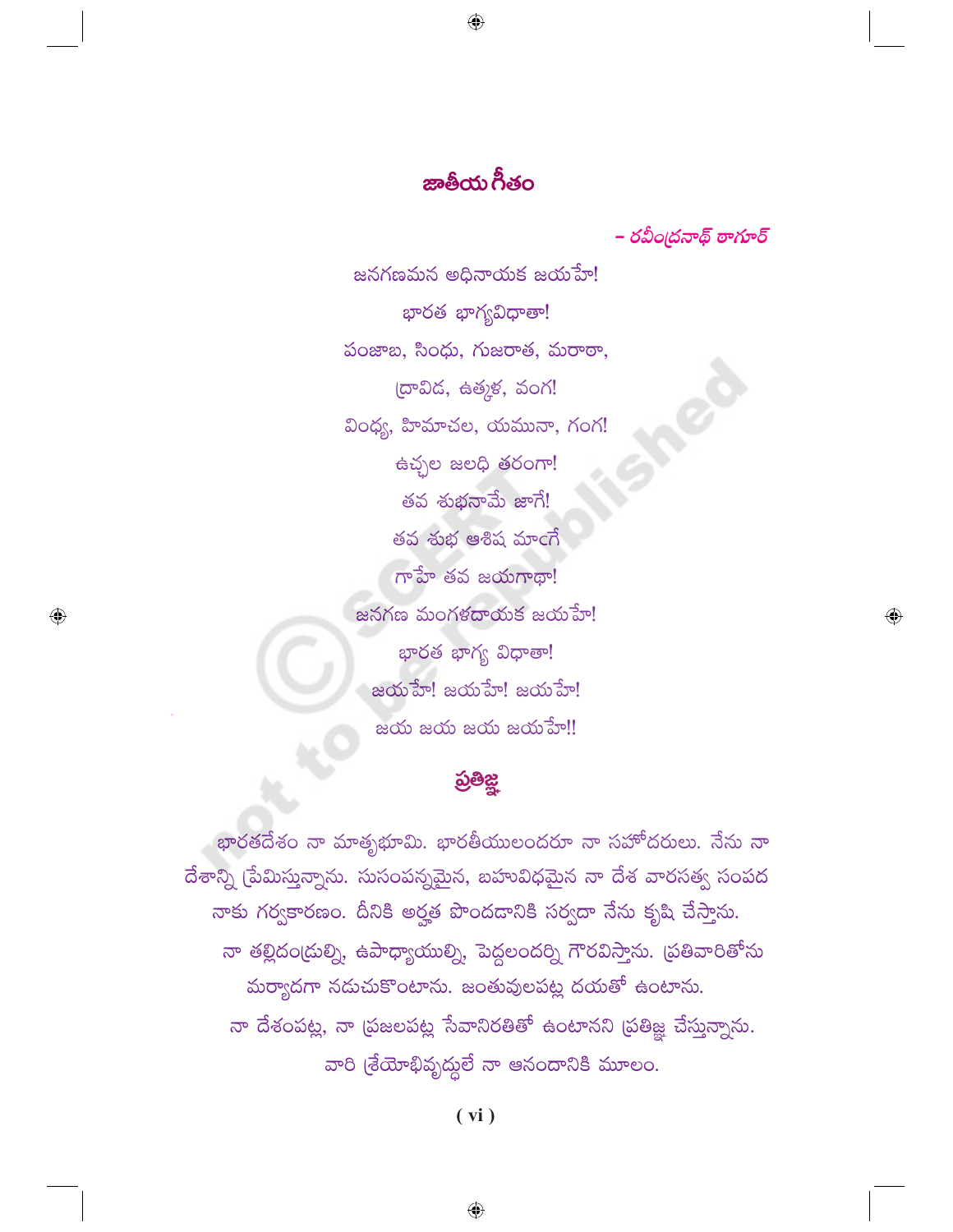| බිබුරෝ බාංඩජ් |                                                               |             |                          |            |
|---------------|---------------------------------------------------------------|-------------|--------------------------|------------|
| <u>క్.సం.</u> | విషయం                                                         | పేజి నెం.   | <u>పీరియద్ద</u><br>సంఖ్య | మాసం       |
|               | I భూమి – వైవిధ్యం                                             |             |                          |            |
| 1.            | మానచిఁతాల అధ్యయనం, తయారీ                                      | $1 - 8$     | 6                        | జూన్       |
| 2.            | గ్లోబు – భూమికి నమూనా                                         | $9 - 14$    | 5                        | జులై       |
| 3.            | ఆహార సేకరణ నుంచి ఆహార ఉత్పత్తివరకు – ఆదిమానవులు $15$ – $27\,$ |             | 9                        | జులై       |
| 4.            | ఆంధ్రప్రదేశ్ – భూస్వరూపాలు (పార్శ–ఎ)                          | $28 - 32$   | $\overline{4}$           | ఆగష్ట      |
|               | కృష్ణా డెల్టాలోని ఒక గ్రామం – పెనమకూరు                        | $33 - 40$   | 8                        | ఆగష్ట      |
| 5.            | సలకంచెరువు – పీఠభూమిలో ఒక గ్రామం                              | $41 - 49$   | 8                        | సెప్టెంబర్ |
| 6.            | కూనవరం – కొండలమీదున్న గిరిజన <mark>గ్రా</mark> మాలు           | $50 - 59$   | 8                        | అక్టోబర్   |
|               | II ఉత్పత్తి, వినిమయం, జీవనాధారాలు                             |             |                          |            |
| 7.            | నేటి వ్యవసాయం                                                 | $60 - 67$   | 6                        | సెప్టెంబర్ |
| 8.            | వ్యవసాయ ఉత్పత్తుల అమ్మకం (మొదటి భాగం)                         | $68 - 75$   | 6                        | అక్ట్రోబర్ |
|               | వ్యవసాయ ఉత్పత్తుల అమ్మకం (రెండో భాగం)                         | $76 - 82$   | 5                        | అక్తోబర్   |
|               | III రాజకీయ వ్యవస్థలు, పరిపాలన                                 |             |                          |            |
| 9.            | తెగలు – సామాజిక నిర్ణ <mark>యాధికా</mark> రం                  | $83 - 87$   | 4                        | జులై       |
| 10.           | సాయ్రాజ్యాలు, గణతం[తాల ఆవిర్భావం                              | $88 - 95$   | 8                        | ఆగష్ట      |
| 11.           | మొదటి సామ్రాజ్యాలు                                            | $96 - 103$  | 6                        | సెప్టెంబర్ |
| 12.           | ప్రజాస్వామ్య (పభుత్వం                                         | $104 - 112$ | 8                        | నవంబర్     |
| 13.           | గామ పంచాయతి                                                   | $113 - 120$ | 8                        | నవంబర్     |
| 14.           | పట్టణ (పాంతంలో స్థానిక స్వపరిపాలన                             | $121 - 127$ | 6                        | నవంబర్     |
|               | $\bf{IV}$ సామాజిక వ్యవస్థీకరణ, అసమానతలు                       |             |                          |            |
| 15.           | మన సమాజంలో వైవిధ్యం                                           | $128 - 135$ | $6\phantom{1}6$          | దిసెంబర్   |
| 16.           | స్త్రీ, పురుష సమానత్వ దిశగా పయనం                              | $136 - 143$ | 6                        | జనవరి      |
|               | $V$ మతం, సమాజం                                                |             |                          |            |
| 17.           | (ప్రాచీనకాలంలో మతం – సమాజం                                    | $144 - 154$ | 8                        | దిసెంబర్   |
| 18.           | దేవుని యందు (పేమ, భక్తి                                       | $155 - 162$ | $6\phantom{1}$           | జనవరి      |
|               | VI సంస్థ్రతి, సమాచారం                                         |             |                          |            |
| 19.           | భాష, లిపి, గొప్ప గ్రంథాలు                                     | $163 - 170$ | 8                        | ఫి(బవరి    |
| 20.           | శిల్పం, కట్టడాలు                                              | $171 - 178$ | 8                        | ఫి(బవరి    |
|               | రివిజన్                                                       |             |                          | మార్చి     |
|               | రివిజన్ మరియు వార్విక పరీక్షలు                                |             |                          | ఏ[పిల్     |
|               |                                                               |             |                          |            |

 $\bigoplus$ 

.<br>ఆంధ్ర(పదేశ్ (పభుత్వం వారిచే ఉచిత పంపిణి

 $\bigoplus$ 

 $\bigoplus$